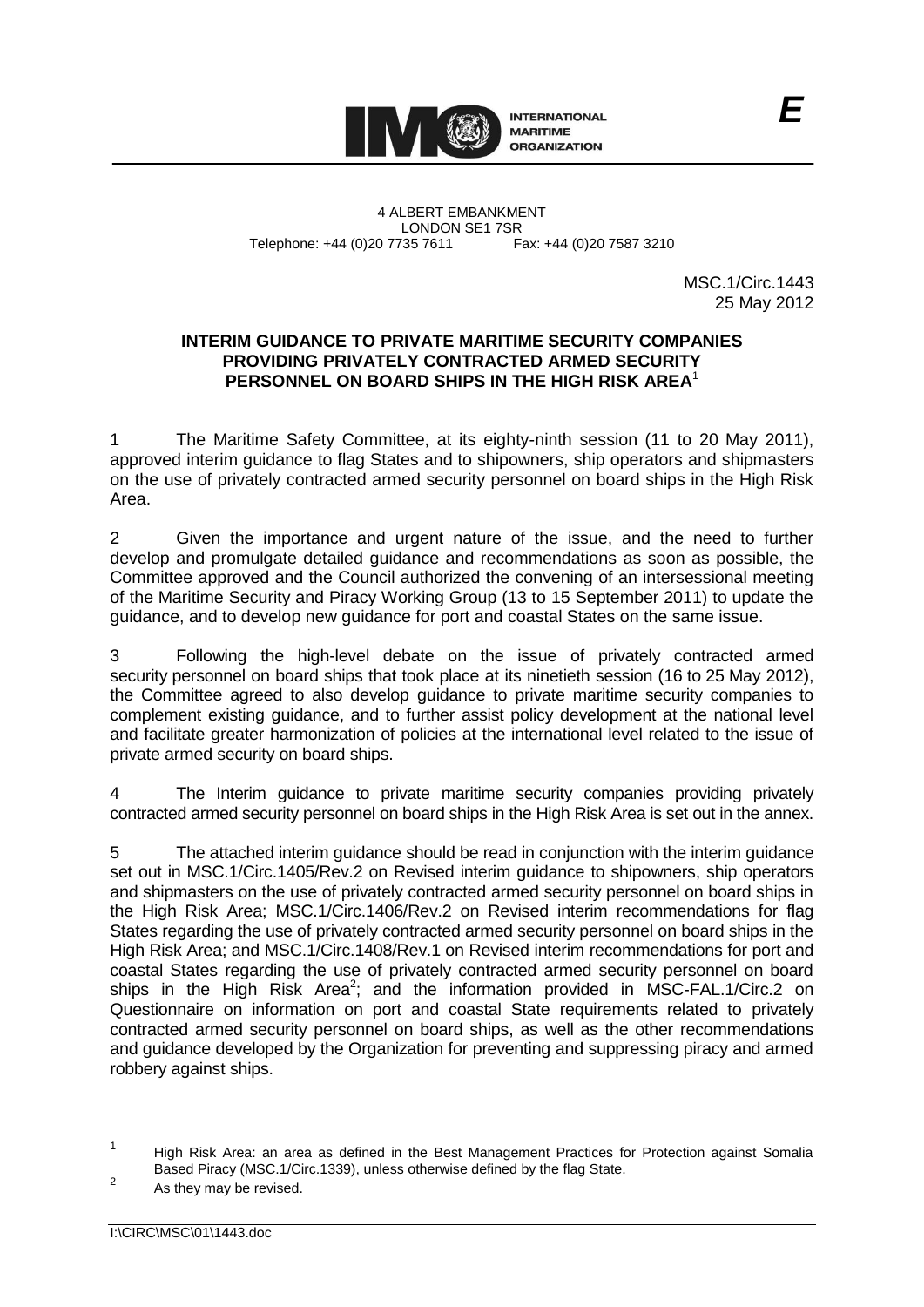6 Member Governments are urged to bring this circular to the attention of all national agencies concerned with anti-piracy activities, including shipowners, ship operators, shipping companies, shipmasters and crews, and private security companies.

7 Member Governments are also urged to take any necessary action to ensure the implementation, as appropriate, of the interim guidance given in the annex.

8 Member Governments, international organizations and non-governmental organizations with consultative status are invited to bring to the attention of the Committee, at the earliest opportunity, the results of the experience gained from the use of the interim guidance so as to assist the Committee in deciding on any action to be taken.

\*\*\*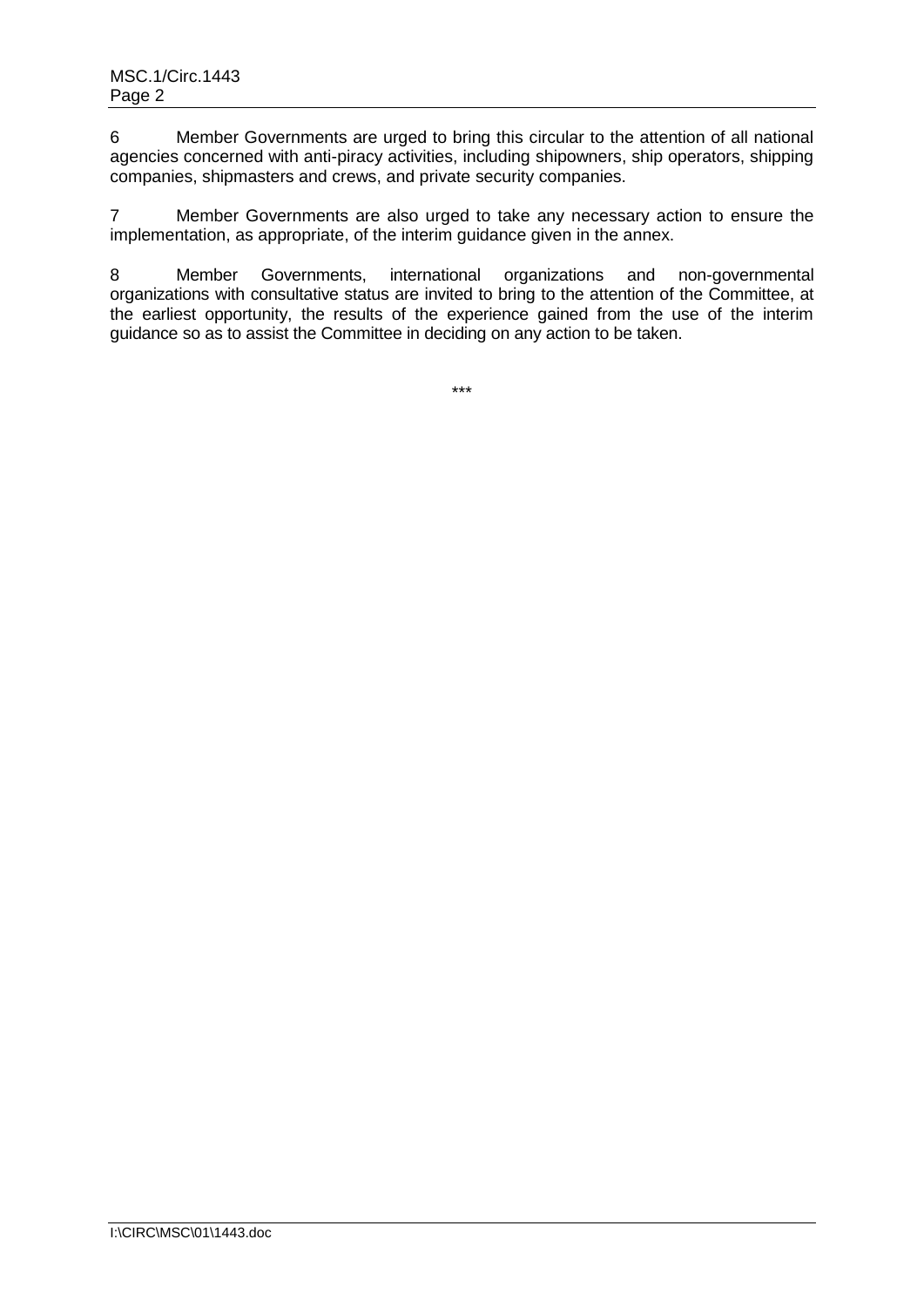### **ANNEX**

#### **INTERIM GUIDANCE TO PRIVATE MARITIME SECURITY COMPANIES PROVIDING PRIVATELY CONTRACTED ARMED SECURITY PERSONNEL ON BOARD SHIPS IN THE HIGH RISK AREA**<sup>1</sup>

#### **1 Purpose**

1.1 In recent years there has been a significant increase in the number of ship operators choosing to employ privately contracted armed security personnel (PCASP) for protection against attacks by Somalia-based pirates in the High Risk Area (HRA) of the Western Indian Ocean and Gulf of Aden. According to the United Nations Convention on the Law of the Sea (UNCLOS) (part II, section I, article 2) and customary international law, a coastal State has sovereignty in its territorial sea. This sovereignty within the territorial sea is exercised subject to the rules of innocent passage as per UNCLOS (part II, section 3), and other rules of international law. However, no international guidance or standards exist at present for private maritime security companies (PMSC) providing such services. Such guidance would improve governance, reduce the potential for accidents, and promote competent, safe and lawful conduct at sea.

1.2 Article 92 of UNCLOS refers to the flag State's "exclusive jurisdiction on the high seas", and article 94 of UNCLOS to "duties of the flag State." It is recognized that the decision to allow PCASP on board ships is the prerogative of flag States and not all flag States may allow their use.

1.3 PMSC should acknowledge the possible existence of legal responsibilities with respect to the deployment of PCASP. This should include PMSC seeking the appropriate approval, as applicable and prior to embarking PCASP on board ships, from the competent authorities in:

- .1 flag States;
- .2 countries where the PMSC is registered; and
- .3 countries in which operations are conducted or managed, including countries through which PCASP may transit.
- 1.4 The purpose of this guidance is to provide interim guidance to PMSC to enable:
	- .1 the appropriate content and nature of the documented procedures to be put in place, to allow shipowners to make an informed judgement on the selection of PMSC; and
	- .2 PMSC to provide assistance to shipowners in the prevention of acts of piracy and armed robbery against ships in the identified HRA, through the considered deployment of PCASP.

1.5 This interim guidance is not legally binding and is not in itself a set of certifiable standards. It does, however, provide minimum recommendations on the competencies and abilities a professional PMSC is expected to have.

 $\frac{1}{1}$ High Risk Area: an area as defined in the Best Management Practices for Protection against Somalia-based Piracy (MSC.1/Circ.1339), unless otherwise defined by the flag State.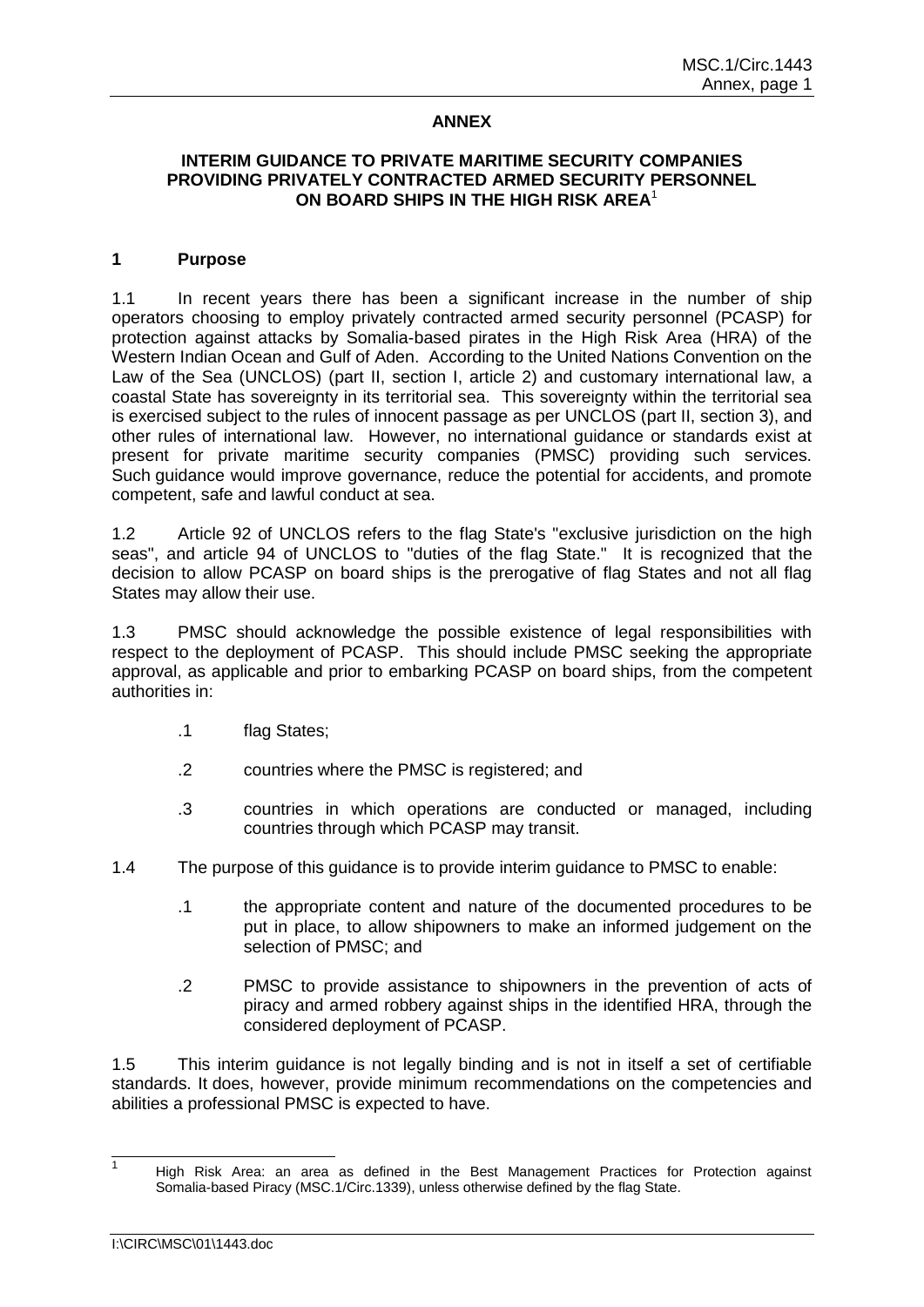1.6 This interim guidance to PMSC should be read in conjunction with MSC.1/Circ.1405/Rev.2 on Revised interim guidance to shipowners, ship operators and shipmasters on the use of privately contracted armed security personnel on board ships in the High Risk Area; MSC.1/Circ.1406/Rev.2 on Revised interim recommendations for flag States regarding the use of privately contracted armed security personnel on board ships in the High Risk Area; MSC.1/Circ.1408/Rev.1 on Revised interim recommendations for port and coastal States regarding the use of privately contracted armed security personnel on board ships in the High Risk Area; and the information provided in MSC-FAL.1/Circ.2 on Questionnaire on information on port and coastal State requirements related to privately contracted armed security personnel on board ships, as well as the other recommendations and guidance developed by the Organization for preventing and suppressing piracy and armed robbery against ships.

# **2 PMSC professional certification**

2.1 The Montreux Document on Pertinent International Legal Obligations and Good Practices for States related to Operations of Private Military and Security Companies during Armed Conflict<sup>2</sup> and the International Code of Conduct for Private Security Service Providers  $(ICoC)^3$  are useful reference points for PMSC, but are not directly relevant to the situation of piracy and armed robbery in the maritime domain and do not provide sufficient guidance for PMSC. The Montreux Document, which addresses States, restates rules of international law and provides a set of good practices for States, although it should be noted that international humanitarian law is applicable only during armed conflict. The ICoC, which addresses the private security industry, identifies a set of principles and processes for private security service providers related to support for the rule of law and respect for human rights, but is written in the context of self-regulation and only for land-based security companies, and is therefore not directly applicable to the peculiarities of deploying armed guards on board merchant ships to protect against acts of piracy and armed robbery at sea.

2.2 The prevailing situation off the coast of Somalia therefore necessitates separate and urgent consideration of requirements for the use of PCASP on board ships transiting the HRA.

2.3 This interim guidance is therefore intended to assist in the development of an international standard and certification process for PMSC to protect against acts of piracy and armed robbery at sea and to assist PMSC in demonstrating their competence and professionalism to shipowners in the interim.

2.4 PMSC should seek certification with relevant national and international private maritime security service standards when these are established.

# **3 PMSC company requirements**

3.1 PMSC should establish procedures to provide maritime security services to shipowners and ship operators and comply with all relevant legal requirements.

-

<sup>2</sup> The Montreux Document reaffirms the obligation on States to ensure that private military and security companies operating in armed conflicts comply with international humanitarian and human rights law. 3

The ICOC sets forth a set of principles for private security companies.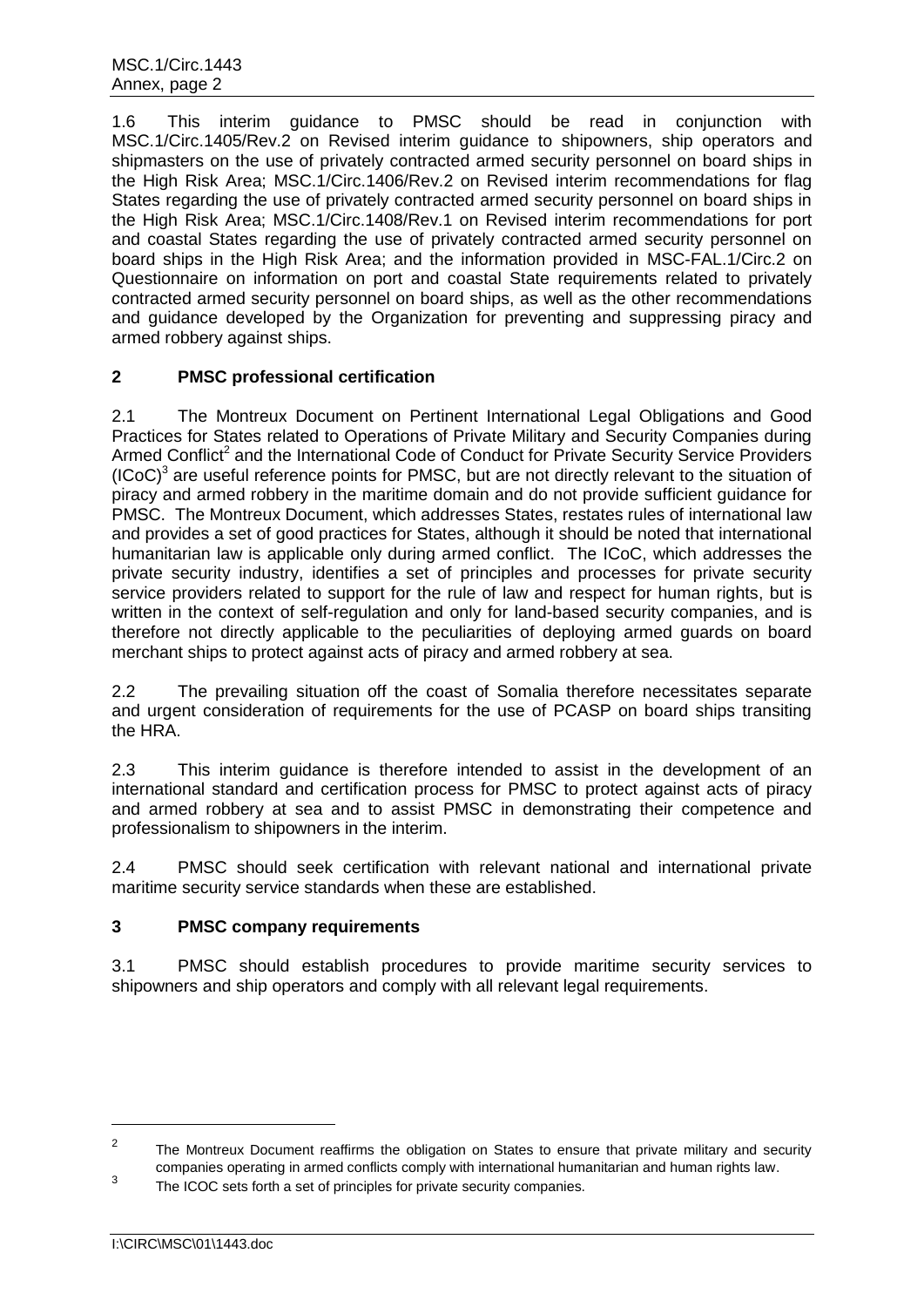# *General*

3.2 PMSC should be able to provide documentary evidence to enable relevant interested parties to carry out due diligence. These should include documents relating to incorporation, management and financial standing. This may include, but is not limited to:

- .1 company structure and place of registration;
- .2 company ownership;
- .3 financial position and bank references;
- .4 extent of insurance cover (in particular covering third-party risks);
- .5 senior management experience, general and specific to the task; and
- .6 quality management indicators e.g. ISO certification.

# *Applicable law*

3.3 PMSC should have awareness and understanding of applicable laws of flag, port and coastal States with respect to the transport, carriage, storage and use of firearms<sup>4</sup> and security-related equipment and the use of force. In particular PMSC should have:

- *.*1 understanding of applicable national laws with respect to the transport, carriage, storage and use of firearms and security-related equipment**,** noting that the approvals from the flag State should be obtained by the shipowners and ship operators and that the PCASP engaged carry the required firearms licence issued or endorsed by the flag State as prescribed; and
- .2 access to competent maritime legal advice on a 24/7 basis, recognizing the complexity of applicable laws concerning the carriage and use of firearms and security-related equipment on board merchant ships.

# *Insurance cover*

- 3.4 PMSC should hold and maintain for the duration of the contract:
	- .1 public and employers liability insurance cover to an appropriate level and as required by the shipowner; and
	- .2 personal accident, medical expenses, hospitalization and repatriation insurance.

3.5 As firearms and other security-related equipment are to be part of the contracted plan, PMSC should insure their personnel to carry and use firearms on such voyages for accident, injury and damage arising from the use of firearms and liability for any claim that might arise from the carriage and/or negligent or intentional misuse of firearms.

3.6 PMSC should note references in MSC.1/Circ.1405/Rev.2 on the vital need for shipowners, charterers and underwriters to review all provisions in their charters and policies to ensure adequate attention is paid to the questions raised with respect to the impact that deployment of PCASP may have on the shipowner's property and liability insurance cover.

 $\frac{1}{4}$ In the present guidance, all references to firearms include the associated ammunition, consumables, spare parts and maintenance equipment for use by PCASP, and all references to security-related equipment include protective and communication equipment for use by PCASP.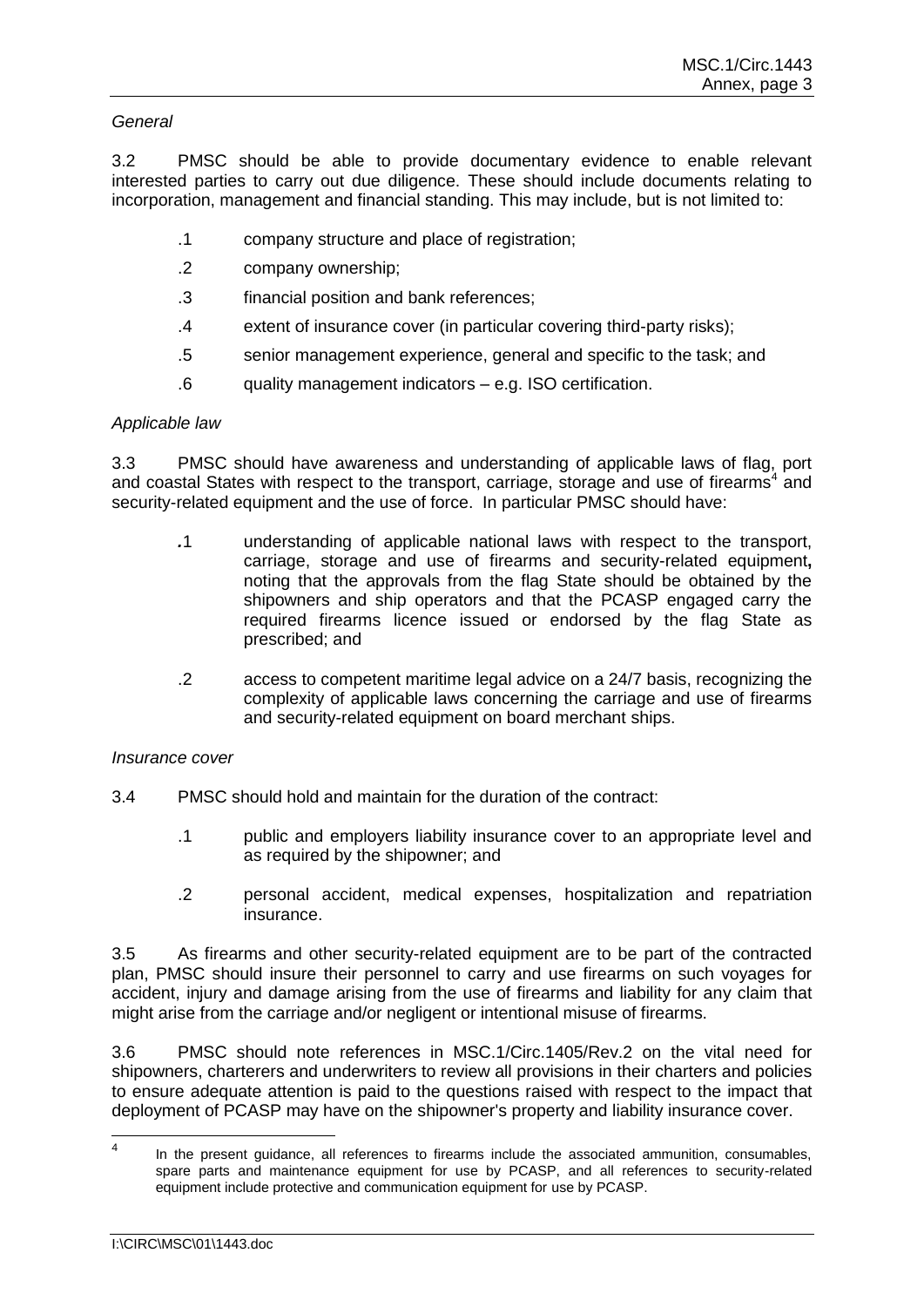#### *Piracy awareness*

- 3.7 PMSC should have a sound understanding of:
	- .1 the changeable piracy situation in the HRA;
	- .2 the piracy threat in the region, military operations in the area, and the means to maintain current knowledge; and
	- .3 the latest version of the Best Management Practices for Protection against Somalia Based Piracy (BMP) and, in particular, ship protection measures.

### *Operational competence*

3.8 PMSC should have professional capability to carry out their role, which is the protection of persons on board and the ship against unlawful attack, using only that force which is strictly necessary and reasonable. In particular PMSC should be able to provide documentary evidence, which may include:

- .1 maritime (as opposed to land-based) experience;
- .2 documented and implemented company procedures and policies for PCASP operations including, but not limited to, communication, leadership, chain of authority, change in command (in the event, for example, of incapacity of the team leader), responsibilities in life saving;
- .3 a written policy on the procurement, transport, carriage, storage, embarkation and disembarkation and use of firearms in accordance with relevant legal requirements;
- .4 a clear policy on the rules for the use of force based on the consideration of several scenarios and providing a graduated response plan;
- .5 a documented, robust and auditable health safety security environment policy with regard to incident investigation;
- .6 a process for post incident actions to support State authority investigations/prosecution should a formal investigation be required; and
- .7 written testimonials/references from previous clients in the maritime industry.

#### **4 Management**

4.1 Selection, vetting and training of personnel for a PCASP team is crucial to successful and safe transits for the ship and crew. The following section provides recommendations to ensure that such personnel are competent to fulfil their assigned role when deployed on board a merchant ship and that PMSC perform due diligence in their management processes.

#### *Selection and vetting of PCASP*

4.2 PMSC should have verifiable, written internal policies and procedures for determining the suitability of persons to be deployed as PCASP. They should be able to provide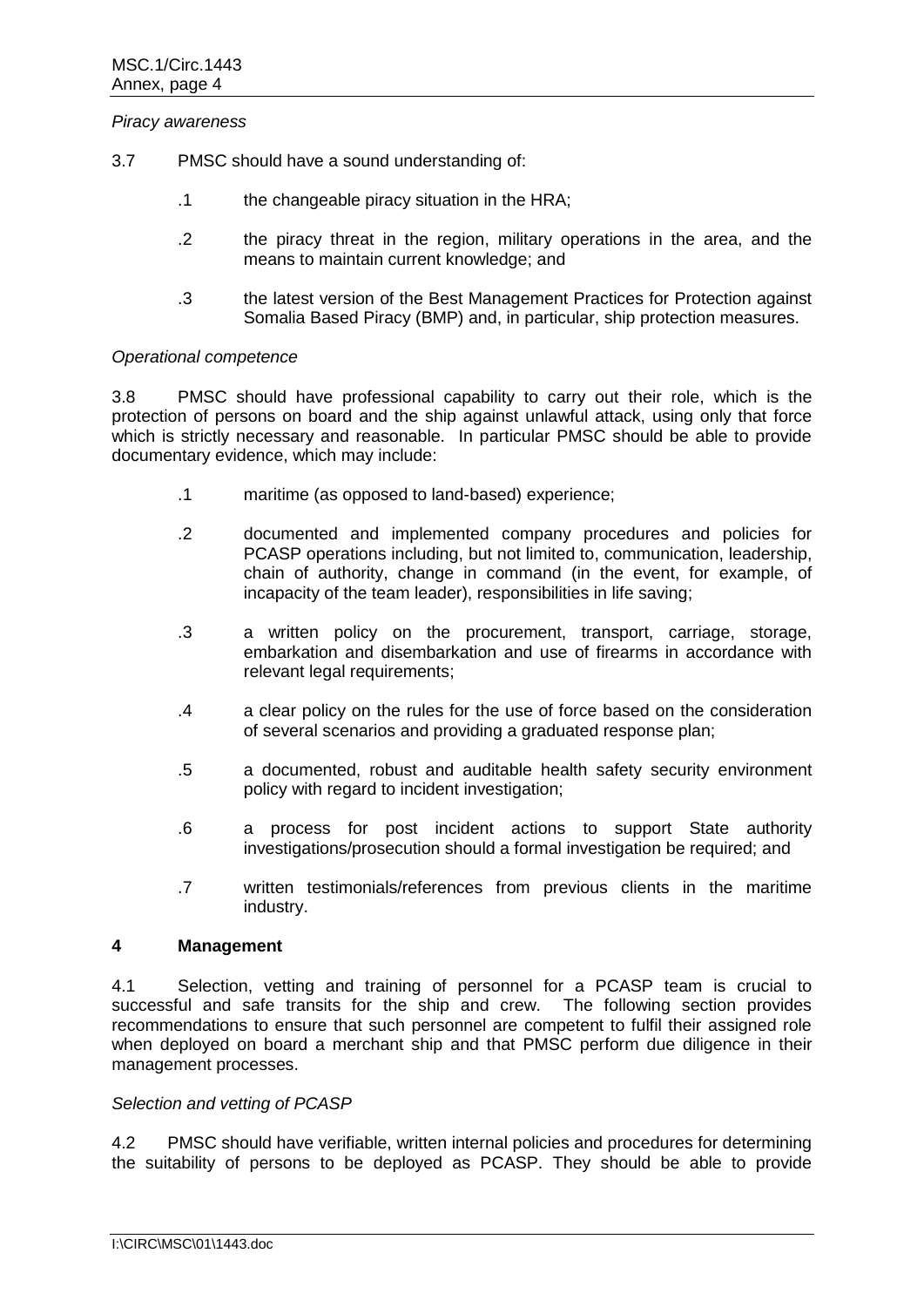documentary evidence demonstrating the suitability and effectiveness of their personnel selection and management procedures including, but not limited to:

- .1 criminal background checks;
- .2 history of employment checks;
- .3 military and law enforcement background checks, where applicable;
- .4 record-keeping of medical, physical, and mental fitness of personnel (including regular drug and alcohol testing);
- .5 a verifiable system ensuring the continued suitability for employment of their personnel (ongoing vetting procedures);
- .6 record-keeping of relevant experience and specific certification in the use and carriage of any firearms and security-related equipment to be deployed including in the maritime environment.

#### *Training of the PCASP team*

4.3 PMSC should ensure that the PCASP it employs receive and can demonstrate having received adequate and appropriate individual and collective training. Records of such training should be maintained and demonstrate that PCASP have the necessary operational capabilities as per section 5 of this document. PMSC should therefore be able to provide documentary evidence of the following:

- .1 comprehensive, detailed and auditable records of training, both initial and refresher;
- .2 that the team leader has verifiable familiarity of the ship type and the particular route envisaged and in maritime security and protection;
- .3 that personnel are trained and qualified to documented company standards in the appropriate use of force which include the command and control relationship between the PCASP and the master of the ship;
- .4 that personnel are trained and competent with the specific firearms, ammunition and other related security equipment deployed on the ship;
- .5 that PCASP personnel are given medical training to a recognized national or international standard;
- .6 that personnel are given appropriate training and/or briefing specific to the ship type, where that ship will be operating and what legal/practical implications that might have for their deployment, and in the provisions of the International Ship and Port Facility Security (ISPS) Code, International Safety Management (ISM) Code and BMP.

#### *Documentation requirements*

4.4 PMSC should have in place systems for the provision of security identity documentation, travel documents, visas and all relevant licences.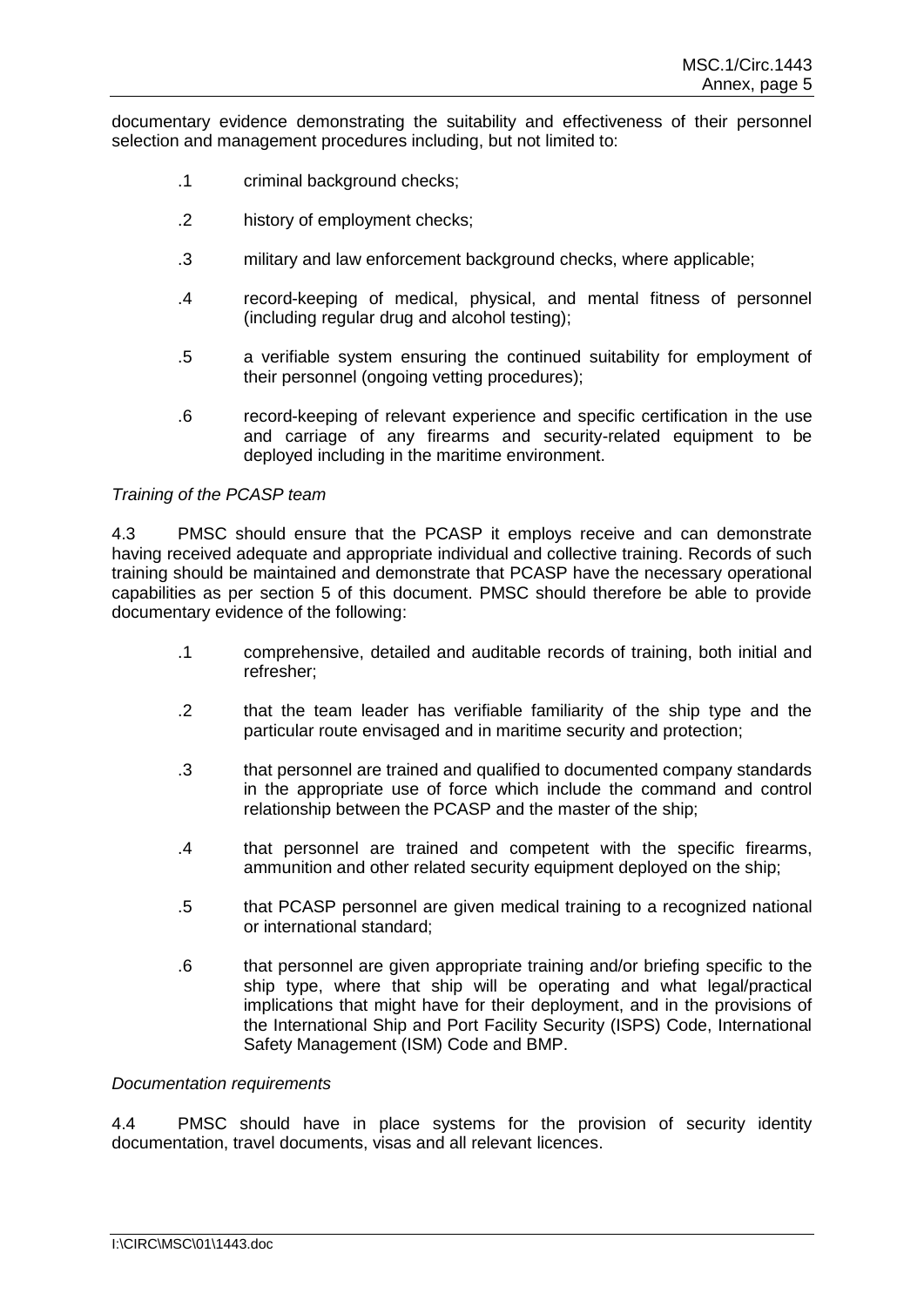### **5 Deployment considerations**

5.1 This section addresses the specific aspects of PCASP deployment and the role of PMSC in ensuring efficient and successful deployments, including communications with the shipowner or operator. The particulars of PCASP deployment will vary depending on the ship type and the details of its voyage. However, in order to demonstrate a minimum level of competence, PMSC should be able to fulfil the recommendations detailed below to the greatest extent necessary.

5.2 In addition to the usual features of a contractual agreement, the contract between the shipping company and the PMSC should cover the agreements reached as a result of deployment considerations, as listed but not limited to those identified below:

5.3 Applicable national laws and regulations (e.g. flag State, port State and coastal State) on the transport, carriage, storage, embarkation, disembarkation, or use of PCSAP and firearms and security-related equipment will need to be considered and reflected in operational practice on a case-by-case basis.

# *Best Management Practices*

5.4 Experience supported by data collected by naval forces shows that the application of the recommendations contained in the latest version of the BMP can make a significant difference in preventing a ship falling victim to piracy or armed robbery against ships. It is recommended that BMP be applied throughout the HRA and in the Internationally Recommended Transit Corridor (IRTC) and be considered as the first, minimum, preventative option. An armed team should only be seen as a supplement to full BMP implementation and in no way replaces the need for BMP to be implemented.

# *PCASP team size, composition and equipment*

5.5 The size, composition and equipment of the PCASP team should be discussed and agreed between the shipowner/ship operator and contracting PMSC. PMSC should have policies and procedures to determine the size, composition and equipment of the PCASP team, taking into account, but not limited to:

- .1 an assessment of the ship's security needs including factors such as the estimated duration of the ship transit, the size and type of ship, its speed and freeboard, the owner's risk assessment, and the agreed duties of the team. The analysis should indicate the minimum number of persons that should form the security team, taking into account the need for continuity of protection in the event of injury and illness;
- *.*2 ensuring a clear hierarchy and an appropriate skill/experience mix within the PCASP team. The team leader should be competent in ship vulnerability and risk assessments, and be able to advise on ship protection measures. It is recommended that at least one team member be qualified as team medic;
- .3 ensuring that the PCASP is provided with suitable equipment, taking into account the voyage risk assessment and discussions between shipowner and PMSC;
- .4 ensuring the provision of appropriate firearms and capability to be employed in accordance with the applicable flag State requirements pertaining to the type, carriage and use of firearms by PCASP. The choice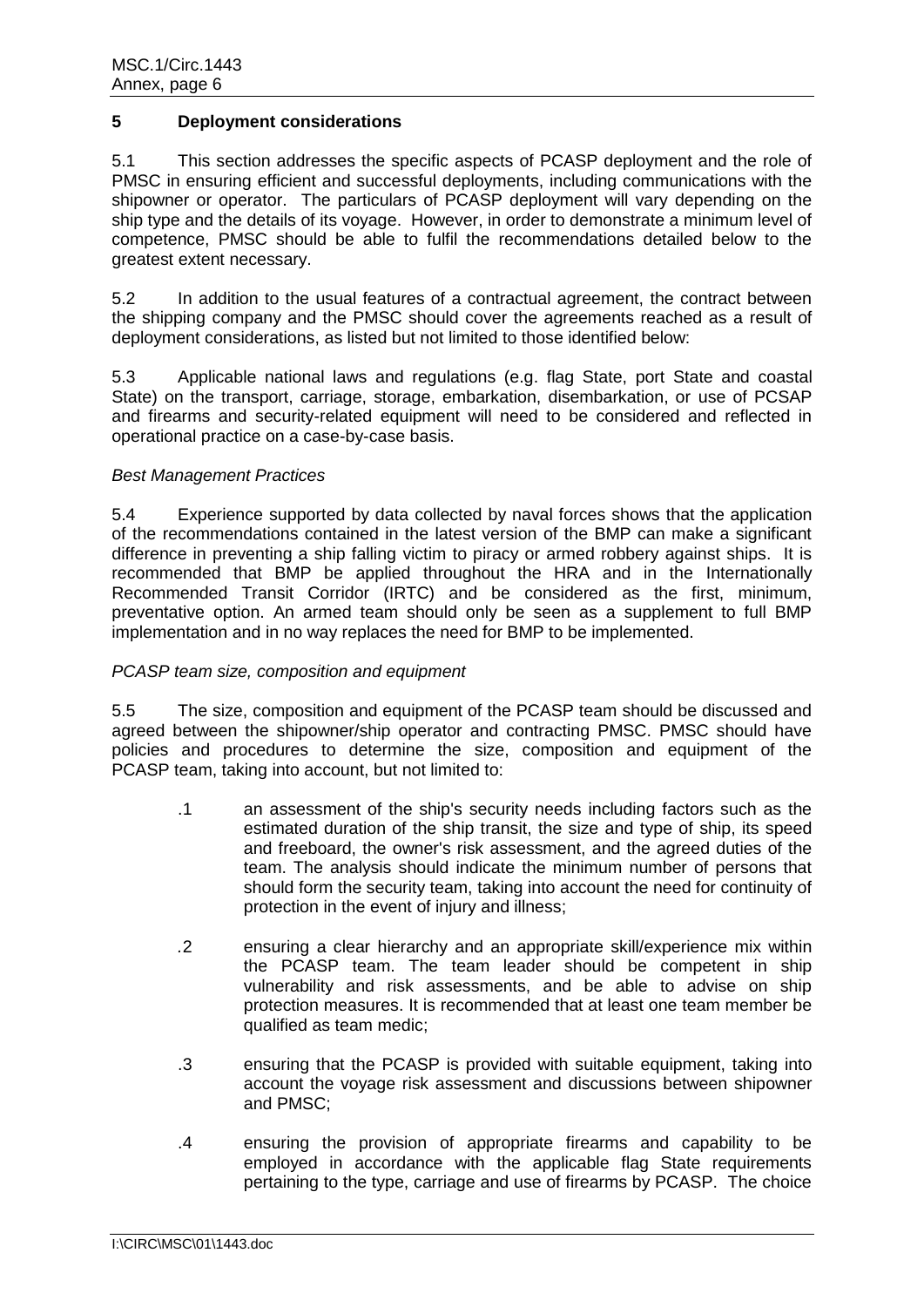of firearms should be linked to the agreed need and the rules on the use of force as agreed between the shipowner, PMSC and master;

- .5 given the possibility of serious injury, ensuring the provision of enhanced medical equipment on board capable of managing gunshot wounds. Consideration should be given to the lack of availability of regional medical assistance; and
- .6 ensuring that PCASP are equipped with suitable recording equipment (e.g. video cameras/digital dictaphones) to record and preserve evidence in the event of use of force, as practicable.

# *Command and control*

5.6 PMSC should have a policy and procedures governing the command and control of PCASP on board a ship, and ensure that the PCASP is fully aware of them. In particular the policy and procedures should contain:

- .1 a clear statement recognizing that at all times the master remains in command and is the overriding authority on board, and an agreed procedure in the event of the master being unavailable;
- .2 a clearly documented set of ship and voyage-specific governance procedures, inter alia, covering procedures for the conduct of exercises and real incidents;
- .3 a list of duties, expected conduct, behaviour and documentation of PCASP team actions on board; and
- .4 a transparent two-way information flow and recognizable coordination and cooperation between the shipowner, charterer, PCASP, PMSC and the ship's master, officers and crew throughout deployment.

5.7 Such a command and control policy and procedures could include, but are not limited to PMSC:

- .1 provision of regular updated intelligence-based threat assessments throughout the contracted period on board, and use of this information to suggest, for example, amendments to the proposed route;
- .2 monitoring of the daily activities of the onboard PCASP team;
- .3 having a 24-hour emergency response and contingency plan in place covering all foreseeable actions; and
- .4 head office provision of feedback on crew training and ship hardening requirements based on reports received from their onboard team.

#### *Category assigned to PCASP*

5.8 Shipowners/operators should refer to any applicable national requirements of the flag State in relation to the category assigned to PCASP on board their ships. PMSC should ensure they understand this in relation to their contracts and equally ensure PCASP understand the implications of the categorization.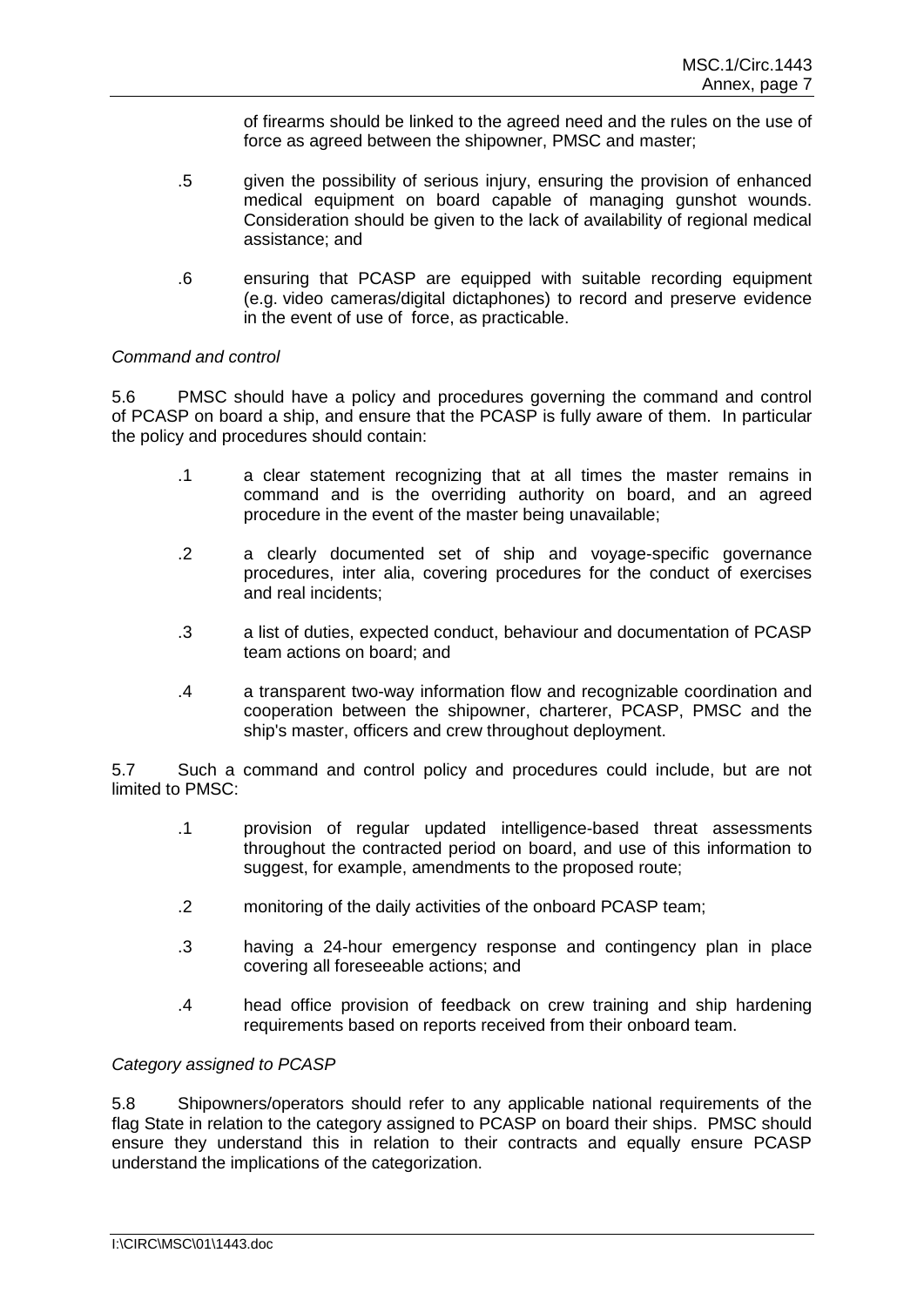*Management of firearms and ammunition from embarkation to disembarkation*

5.9 PMSC should ensure that the PCASP team manages firearms and ammunition responsibly at all times.

5.10 PMSC should be able to demonstrate that they have given full consideration to, and undertaken the following with due reference to MSC.1/Circ.1408/Rev.1:

- .1 documented compliance with the applicable flag, coastal and port State legislation governing the provision, transport, carriage, storage and use of firearms and ammunition and security equipment from embarkation to disembarkation including ports at which the ship may call whilst the PCASP team is on board. PCASP should be able to prove that the actual inventory carried corresponds with all documented declarations including compliance with any applicable export/import licences;
- .2 the provision of appropriate containers for firearms, ammunition and security equipment at the point of transfer to and from the ship, in full legal compliance with national jurisdiction and port State laws;
- .3 documented standards and procedures for a complete inventory of all firearms, ammunition and security equipment available upon arrival on board the ship (inventory should detail make, model, calibre, serial number and company end-user certificate and proof of purchase of all firearms and accessories; and details of ammunition natures and amount);
- .4 effective control procedures for separate and secure onboard stowage and deployment of firearms, ammunition and security equipment;
- .5 clearly defined and agreed areas on board where firearms may or may not be carried, together with agreed protocols about the state of weapon readiness (for example unloaded and magazine off, magazine on and weapon "made safe" states) and what conditions would initiate a change in that state;
- .6 detailed and exercised orders governing the conditions under which firearms may be loaded and made ready for use should be explicit in the PCASP contract to ensure the highest level of safety and to optimize operational efficiency in the event of an incident requiring use of firearms on board the ship;
- .7 the provision of safe areas ("loading bays") for the loading/unloading of weapons;
- .8 a detailed policy for the accounting for of all ammunition at the time of embarkation and disembarkation from each transit, which should include a reconciliation of the inventory of both firearms and ammunition on embarkation and disembarkation;
- .9 a detailed policy and procedures for the zeroing of weapons to the individuals that will carry and possibly be required to use them throughout the transit of the HRA; and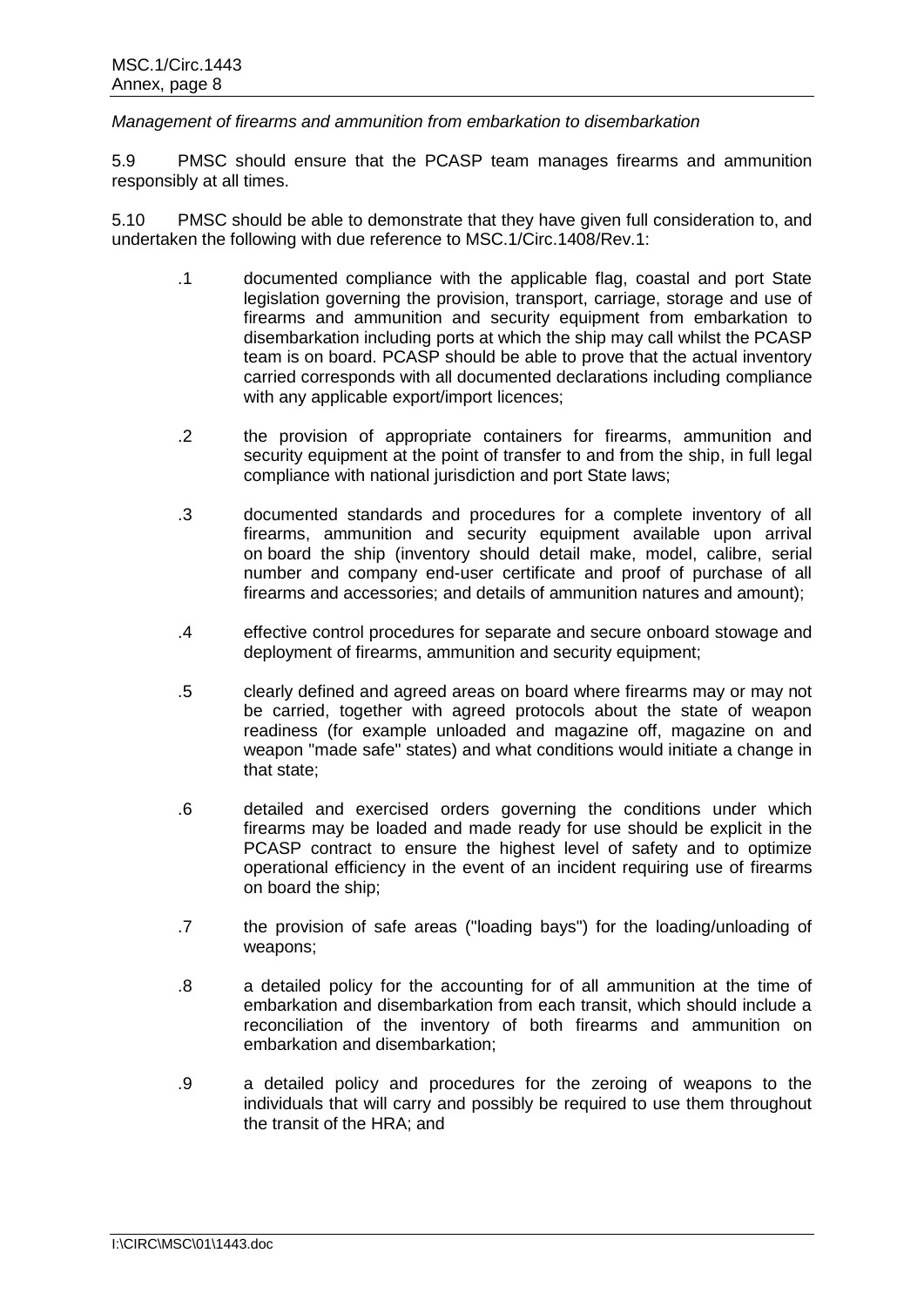.10 a detailed policy and procedures for the routine maintenance of PCASP firearms and a programme for the formal inspection and servicing of weapons by a qualified armourer at least annually.

# *Shipboard familiarization*

5.11 PMSC should request assurances from the shipowner that the master and crew have received familiarization with the role of the onboard PCASP security team. Exercising of the crew with the PCASP should occur during the ships voyage, prior to entering the HRA, to ensure that all involved understand their roles in completing counter piracy preventive measures and what is expected of them during an incident when the PCASP is deployed and takes action against a pirate attack of the ship.

5.12 PMSC should ensure, in consultation with the shipowner and master (subject to any additional requirements of the flag State), that the onboard team have received, as a minimum, shipboard familiarization training including life-saving, safety and fire-fighting requirements and communication protocols.

### *Use of force*

5.13 PMSC should recognize that laws governing the use of force may differ over time and according to location. The applicable national law, including any criminal laws, for an incident on a ship from which PCASP will be operating will be principally that of the flag State. It may also include the laws and regulations of coastal, port and other States (see 1.1 and 3.3). The location of an incident and/or the nationalities of the ship, the companies and the individuals involved, including of the PMSC, the PCASP and others, will affect the determination of applicable law.

5.14 PMSC should have a clear policy and guidance on the use of force (see 3.8), and should have issued specific rules to PCASP operating for them on the use of force consistent with this guidance (rules on the use of force). These rules should reflect applicable law. The rules should be routinely reviewed and if necessary adjusted.

5.15 PMSC should ensure that PCASP operating for them have a complete understanding of, and fully comply with, the applicable laws governing the use of force. In particular, it should ensure that PCASP understand that:

- .1 they should act according to these applicable laws in the knowledge that their role in regard to the above is exclusively for the protection of life of persons on board and the ship from armed pirate attacks;
- .2 all reasonable steps should be taken to avoid the use of force and, if force is used, that force should be used as part of a graduated response plan, in particular including the strict implementation of the latest version of BMP;
- .3 the use of force should not exceed what is strictly necessary and reasonable in the circumstances and that care should be taken to minimize damage and injury and to respect and preserve human life; and
- .4 PCASP should only use firearms against persons in self-defence or in defence of others.

5.16 An agreed plan of gradual response for use of force, including warning procedures, should be documented, and signed prior to embarkation by all relevant parties, including the